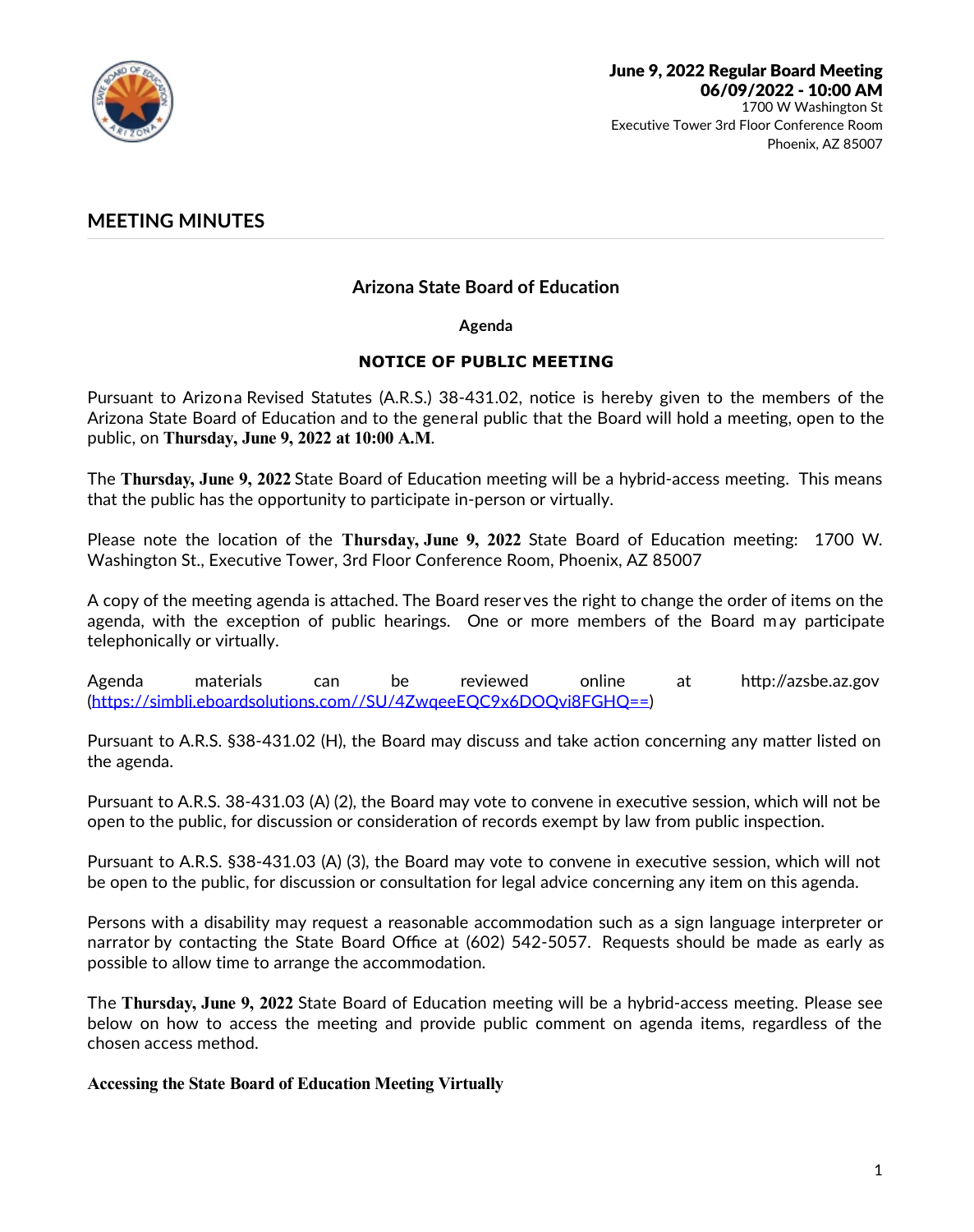### **To watch the State Board meeting via computer or a smartphone with a data plan/Wi-Fi:**

- Open a web browser on your device (Safari, Google Chrome, Internet Explorer, Firefox)
- Visit azsbe.az.gov
- Upper right hand of the page, click on the YouTube icon
- A pop-up may open, stating you are leaving the official website, click "ok"
- When the meeting starts, you will see a "live" video. If you do not see this, and the meeting's start time has passed, you may need to hit the refresh button on your browser

Direct Link: https://www.youtube.com/channel/UCsNwAaD9tyciKskyp0R2e5A (https://simbli.eboardsolutions.com//SU/xdH6GgaHzBdDTRUXaOlilA==)

If you do not have internet access to watch the meeting, please contact the Board's office at (602) 542-<br>5057 and a staff member will assist you.

**Procedure for Submitting a Public Comment (Please read through each option carefully):**

### **Written Comment:**

Written comments for the meeting will be accepted by:

- email inbox@azsbe.az.gov (https://simbli.eboardsolutions.com//SU/YhrEghWngpFB0plus4VUf5yDQ==)
- fax to (602) 542-3046
- USPS to 1700 W. Washington St., Executive Tower, Suite 300, Phoenix, Arizona 85007

### **The deadline to submit a written comment will be Monday, June 6, 2022 at 12:00 PM.**

Written comments received after the deadline, including those that are mailed but not received by staff, will not be posted and will not be provided to members.

Written comments will not be read into the record, however, staff will post all written comments received by the deadline on the Board's agenda by **Monday, June 6, 2022 at 5:00 PM.**

### **Virtual Verbal Comment:**

Individuals must register to submit a virtual verbal comment at the meeting.

Please use the link below to register.

#### **The deadline to register for a virtual verbal comment will be Monday, June 6, 2022 at 12:00 PM.**

By registering, you are submitting a request to speak form and Board staff will call on you to speak virtually during the appropriate public comment agenda item.

The name in which you register **MUST** match the name on the account when signing in to the meeting to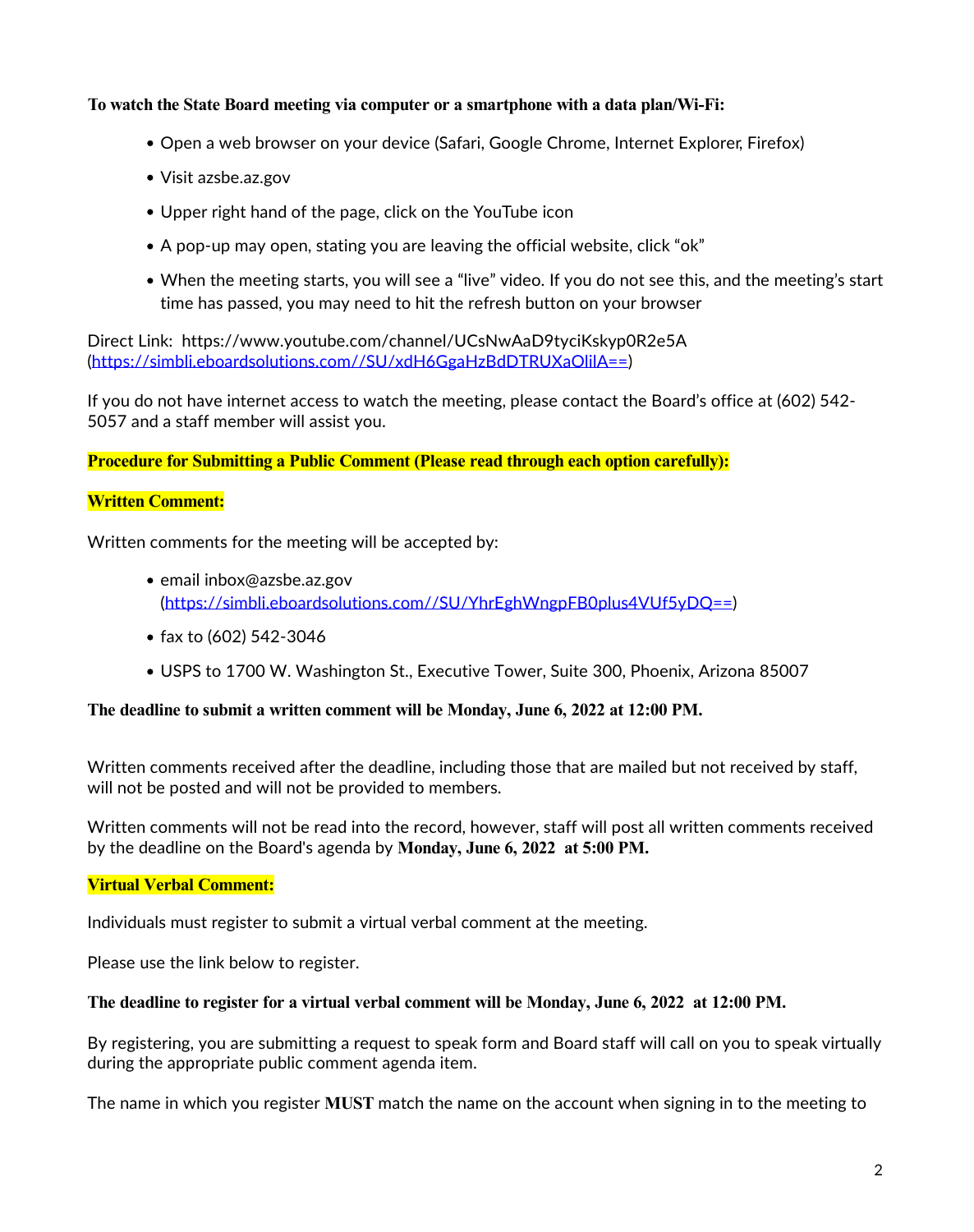speak. Prior to the meeting, you may need to download the Zoom application to your device and create an account to ensure name matching. Board staff will only call speakers once and then will move on to the next speaker. If you miss your turn, Board staff will attempt again at the end of the list. The order in which names are called will be in the order in which the registrations are received.

Individuals who register after the noon deadline on **Monday, June 6, 2022** will not be provided the opportunity to give virtual verbal public comment at the meeting.

Please review the Board's agenda to determine at which public comment agenda item (#2, #4, #6, #8) you will be called.

All Board policies in regard to public comment at in-person meetings are transferable to virtual verbal public comment for meetings. Virtual verbal public comment is limited to three minutes, unless the time limit is adjusted by the Board President at the start of the meeting.

Please use this link to register for a **virtual** verbal public comment:

#### **https://us02web.zoom.us/webinar/register/WN\_\_ONYDrNdTTm3PRRcA3Ayhg**

#### **In-Person Verbal Public Comment:**

Individuals must register in advance to submit an in-person verbal comment at the meeting.

No requests to speak will be accepted on the morning of the meeting.

Please use the link below to register.

#### **The deadline to register for an in-person verbal comment will be Monday, June 6, 2022 at 12:00 PM.**

By registering, you are submitting a request-to-speak form and Board staff will call on you to speak during the appropriate public comment agenda item.

By registering, you are also informing Board staff that you will be present in-person at the meeting to provide your public comment. Staff will not switch your registration to virtual if you fail to attend the meeting in-person.

Board staff will only call speakers one time. If a speaker is not ready and available to comment at that time, staff will move on to the next speaker. If you miss your turn, Board staff will attempt again at the end of the list. The order in which names are called will be in the order in which the registrations are received.

Individuals who register after the noon deadline on **Monday, June 6, 2022** will not be provided the opportunity to give an in-person public comment at the meeting.

Please review the Board's agenda to determine at which public comment agenda item (#2, #4, #6, #8) you will be called.

In-person verbal public comments are limited to three minutes, unless the time limit is adjusted by the Board President at the start of the meeting.

Please use this link to register for in-person verbal comment:

### **https://forms.gle/bQLuGa6T1bhhF3qD9**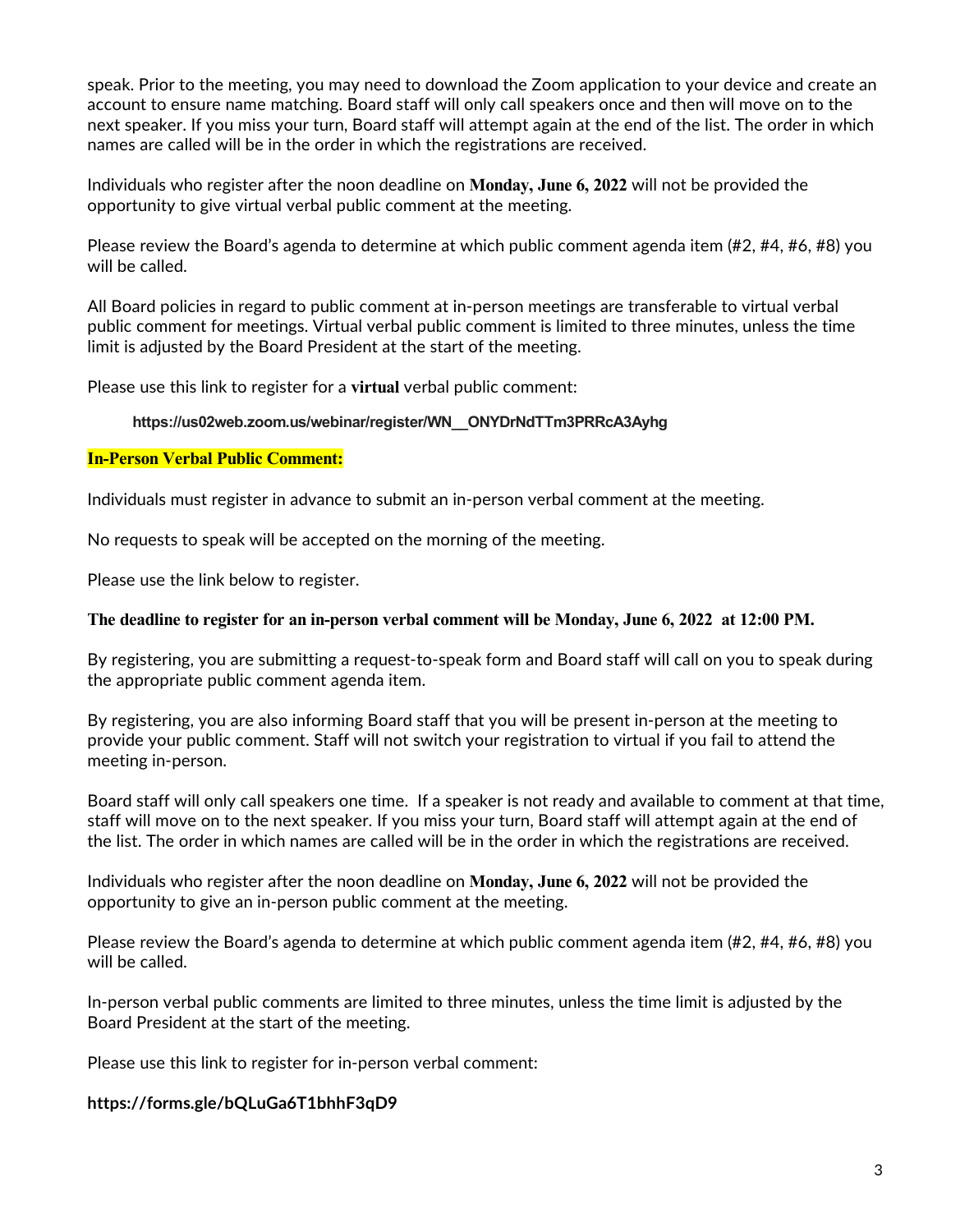If you need assistance with registering, please contact the Board's office at (602) 542-5057 and a staff member will assist you.

If you do not have internet access to register for a virtual comment, please contact the Board's office at (602) 542-5057 and a staff member will assist you.

DATED AND POSTED this 27th day of May, 2022.

Arizona State Board of Education

By:

Alicia Williams Executive Director (602) 542-5057

## 10:00 a.m. CALL TO ORDER AND ROLL CALL

### **Attendees**

Dr. Daniel Corr, President Christine Burton, Vice President Kathy Hoffman, Superintendent (left meeting at 12:59pm) Jenny Clark, Board Member Jacqui Clay, Board Member - Virtual Dr. Scott Hagerman, Board Member Katherine Haley, Board Member Karla Phillips-Krivickas, Board Member - Virtual Julia Meyerson, Board Member - Virtual Jason Catanese, Board Member - absent Dr. Robert Robbins, Board Member - absent

## **1. BUSINESS REPORTS**

*Meeting Called to Order at 10:02 am.*

### **A. President's Report**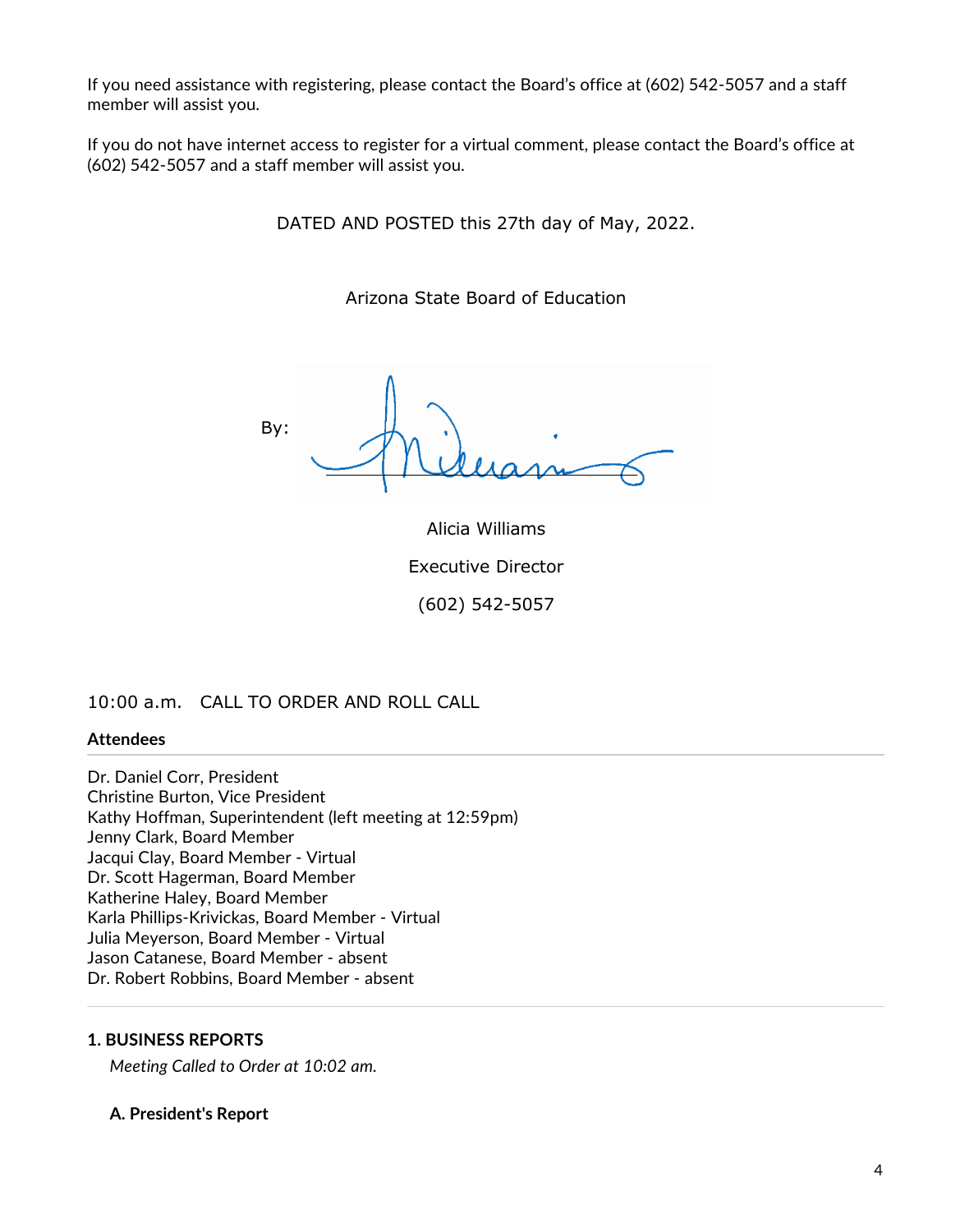## **B. Superintendent's Report**

Superintendent Kathy Hoffman presented the Superintendent's Report and updated the Board on the Department's recent projects.

Superintendent Kathy Hoffman presented US Presidential Scholar winners Isaac Kan, Salil Naik, Lydia Marie Pastore, Katelyn Sarah Cai, and Ayva Francesca Kacir with awards in recognition of their achievements.

Superintendent Hoffman introduced the guest speakers Blaine Martinez, Amalia Nevarez, and Dayhenoa Yazzie from the Student Advisory Board.

### **1. Department of Education Updates**

- **2. Recognition of US Presidential Scholars**
- **3. Student Report**
	- **a. Blaine Martinez**
	- **b. Amalia Nevarez**
	- **c. Dayhenoa Yazzie**

#### **C. Executive Director's Report**

Executive Director Williams provided updates regarding the Board retreat.

### **1. Update on the State Board of Education's August Retreat**

### **2. CALL TO THE PUBLIC**

Russell Warren Kukla, representing Create K-12 Change, submitted a Call to the Public Request to Speak Form, but did not address the Board.

Matthew Simon, representing Great Leaders Strong Schools, submitted a Call to the Public Request to Speak Form and addressed the Board.

Diana Diaz-Harrison, representing Arizona Autism Charter Schools, Inc., submitted a Call to the Public Request to Speak Form and addressed the Board.

Rebekah Cross, representing herself, submitted a Call to the Public Request to Speak Form and addressed the Board.

Kelly Pichitino, representing herself, submitted a Call to the Public Request to Speak Form and addressed the Board.

Rebecca Stewart, representing herself, submitted a Call to the Public Request to Speak Form and addressed the Board.

Sarah Blank, representing herself, submitted a Call to the Public Request to Speak Form and addressed the Board.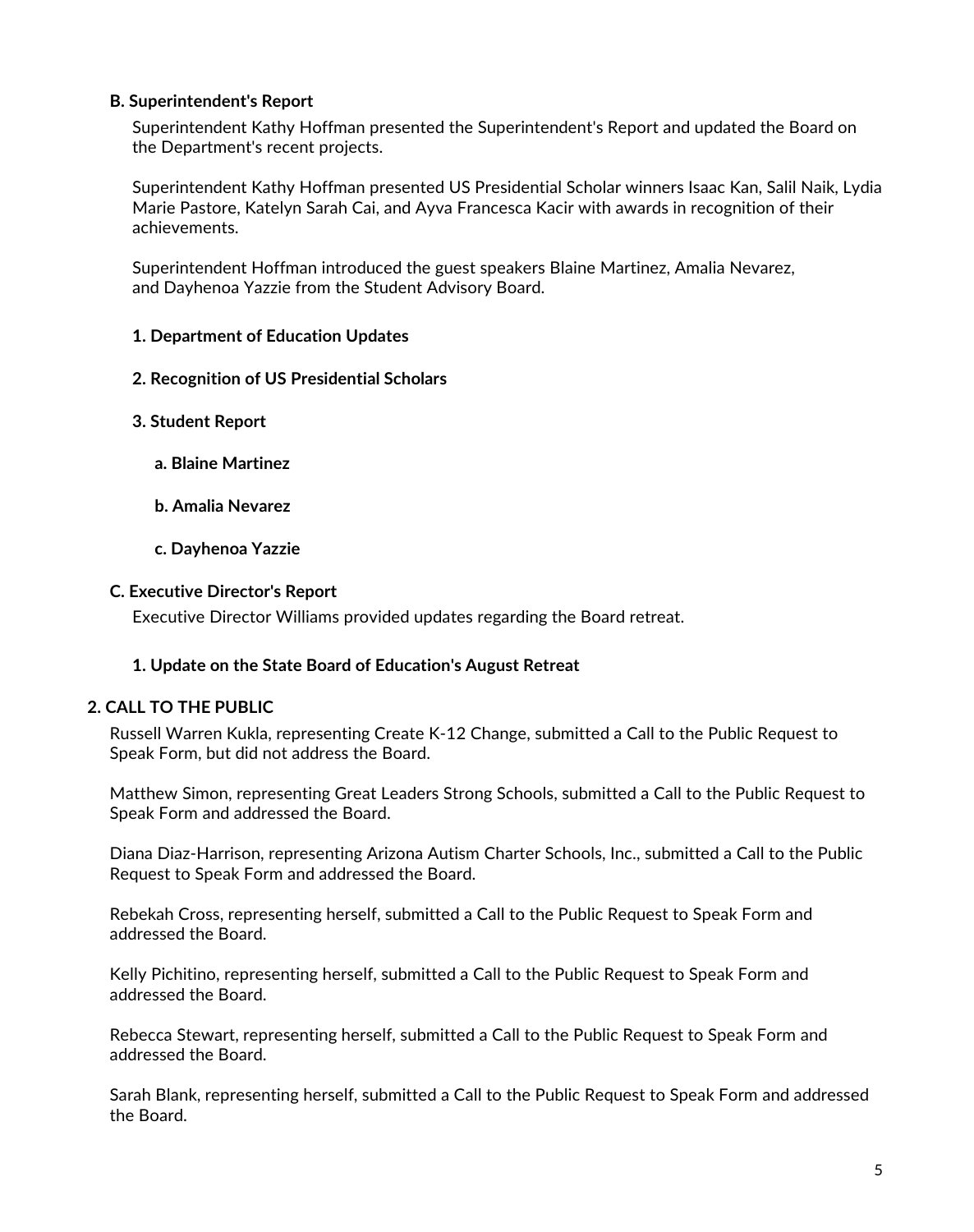Sandra Kirby, representing herself, submitted a Call to the Public Request to Speak Form and addressed the Board.

Tamara Kumpfmiller, representing herself, submitted a Call to the Public Request to Speak Form and addressed the Board.

Dr. Carole Basile, representing Mary Lou Fulton College at Arizona State University, submitted a Call to the Public Request to Speak Form and addressed the Board.

Christine Emanuel, representing herself, submitted a Call to the Public Request to Speak Form and addressed the Board.

Wes Brownfield, representing Arizona Rural Schools Association, submitted a Call to the Public Request to Speak Form and addressed the Board.

Dr. Ramona Mellott, representing the College of Education at Northern Arizona University, submitted a Call to the Public Request to Speak Form and addressed the Board.

### **3. CONSENT AGENDA**

A motion was made to approve agenda items 3A, 3B, 3D through 3L, and 3N through 3P.

Motion passed: 9-0.

Motion made by: Christine Burton Motion seconded by: Katherine Haley Voting: Dr. Daniel Corr - Yes Christine Burton - Yes Jenny Clark - Yes Jacqui Clay - Yes Dr. Scott Hagerman - Yes Katherine Haley - Yes Kathy Hoffman - Yes Julia Meyerson - Yes Karla Phillips-Krivickas - Yes

**A. Approval of the Move on When Reading (MOWR) local education agency (LEA) and charter school literacy plans for release of K-3 Reading Base**

**B. Approval of the addition of the European Consortium for the Certificate of Attainment in Modern Languages- Hungarian Language to the Seal of Biliteracy Program**

**C. Approval of the contract between the Arizona State Board of Education and awarded Local Educational Agencies for Nita M. Lowey 21st Century Community Learning Center (CCLC) Title IV-B funds**

Member Phillips-Krivickas requested clarification regarding this agenda item. Mike Mannelly provided clarification regarding this agenda item.

A motion was made to approve agenda item 3C.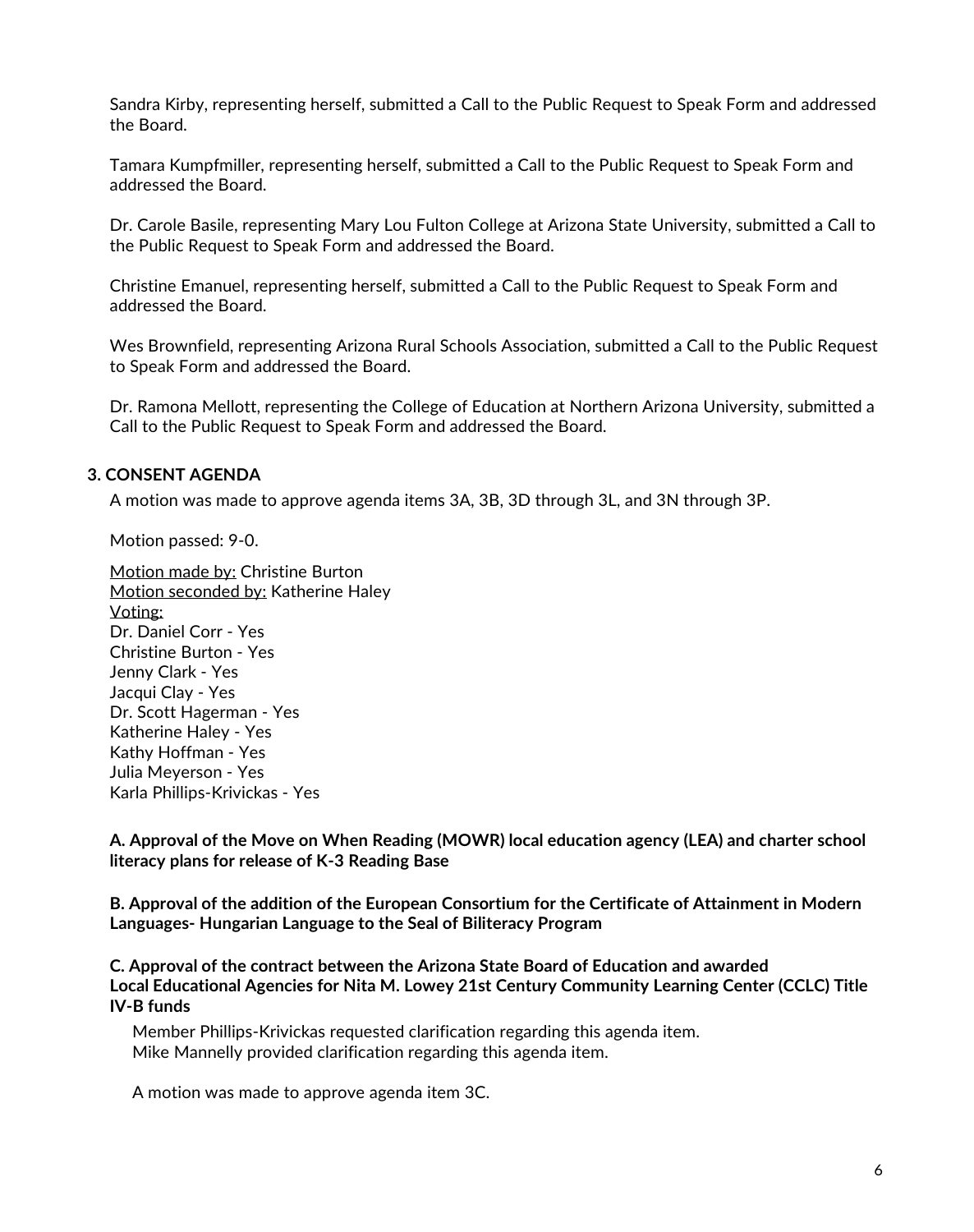Motion passed: 9-0.

Motion made by: Karla Phillips-Krivickas Motion seconded by: Christine Burton Voting: Dr. Daniel Corr - Yes Christine Burton - Yes Jenny Clark - Yes Jacqui Clay - Yes Dr. Scott Hagerman - Yes Katherine Haley -Yes Kathy Hoffman - Yes Julia Meyerson - Yes Karla Phillips-Krivickas - Yes

**D. Approval of Additional Monies for Teacher Compensation for the Fiscal Year 2022-2023 Relating to A.R.S. §15-952 and §15-537**

**E. Approval of the addition of degrees to the degree matrix to meet the Subject Matter Expert certificate degree requirement and subject knowledge exam waiver**

**F. Approval of the following Arizona State University Educator Preparation Programs:**

**1. Approval of the Arizona State University, Mary Lou Fulton Teachers College (MLFTC) Undergraduate Credential, PreK-12 Physical Education Educator Preparation Program leading to Arizona educator certification**

**2. Approval of the Arizona State University, Mary Lou Fulton Teachers College (MLFTC) Master of Education Moderate to Severe Disabilities Special Education, Grades K-12 Educator Preparation Program leading to Arizona educator certification**

**G. Approval of the Central Arizona College Post-Baccalaureate Elementary Education Educator Preparation Program leading to Arizona educator certification**

**H. Approval of Mohave Community College Alternative Pathway Post-Baccalaureate Elementary Education Educator Preparation Program leading to educator certification**

**I. Approval of Klassroom Teacher Certification Program (TCP) Arizona Alternative Pathway Mild to Moderate Disabilities Special Education, Grades K-12 Educator Preparation Program leading to educator certification**

**J. Approval of the Arizona Autism Charter Schools, Inc. Classroom-Based Mild to Moderate Disabilities Special Education, Grades K-12 Educator Preparation Program**

**K. Approval of the following Gilbert Unified School District Classroom-Based Educator Preparation Programs:**

**1. Approval of the Gilbert Unified School District's Classroom-Based Mild to Moderate Disabilities Special Education, Grades K-12 Educator Preparation Program**

**2. Approval of the Gilbert Unified School District's Classroom-Based Elementary Education Educator**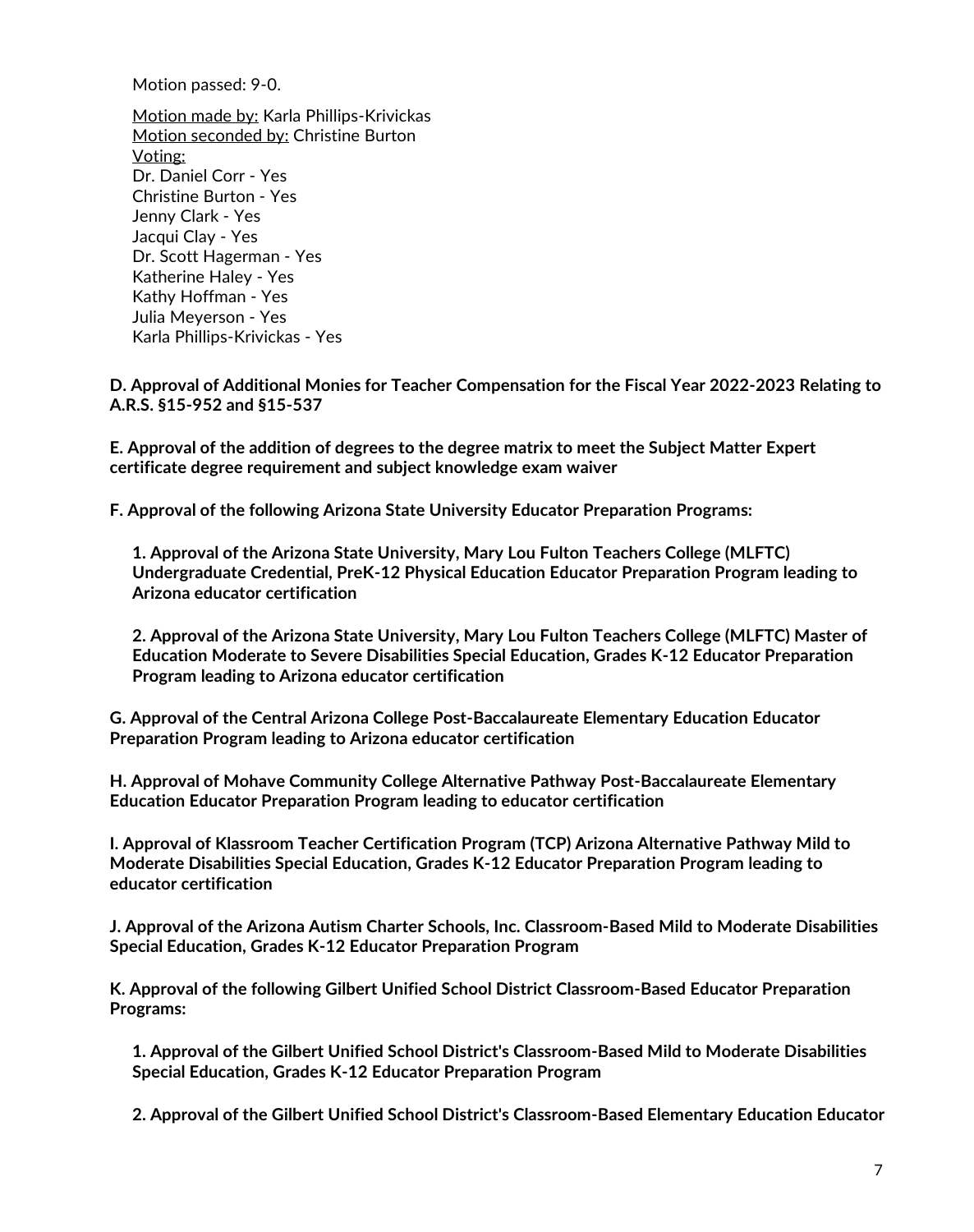#### **Preparation Program**

**3. Approval of the Gilbert Unified School District's Classroom-Based Early Childhood Special Education, Birth through Grade 3 Educator Preparation Program**

**L. Approval of the draft Social Media and Cell Phone Use Best Practices for Educators**

#### **M. Receipt of the Empowerment Scholarship Account (ESA) 2022 Quarter 3 Report**

Member Clark requested clarification regarding this agenda item. Director O'Brien provided clarification regarding this agenda item.

A motion was made to move into Executive Session.

Motion passed: 6-3. Motion made by: Superintendent Kathy Hoffman Motion seconded by: Member Christine Burton Voting: Dr. Daniel Corr - Yes Christine Burton - Yes Kathy Hoffman - Yes Jenny Clark - No Jacqui Clay - Yes Dr. Scott Hagerman - Yes Katherine Haley - No Karla Phillips-Krivickas - No Julia Meyerson - Yes

*The Board went into Executive Session at 11:13am. The Board returned from Executive Session at 11:41am.*

Member Clark requested clarification regarding this agenda item. Member Phillips-Krivickas requested clarification regarding this agenda item. Director O'Brien provided clarification regarding this agenda item. Superintendent Hoffman made comments regarding this agenda item.

A motion was made to approve agenda item 3M.

Superintendent Hoffman explained her vote. Member Phillips-Krivickas explained her vote. Member Burton explained her vote.

Motion failed: 3-6.

Motion made by: Christine Burton Motion seconded by: Karla Phillips-Krivickas Voting: Dr. Daniel Corr - Yes Christine Burton - Yes Jenny Clark - No Jacqui Clay - No Dr. Scott Hagerman - No Katherine Haley - No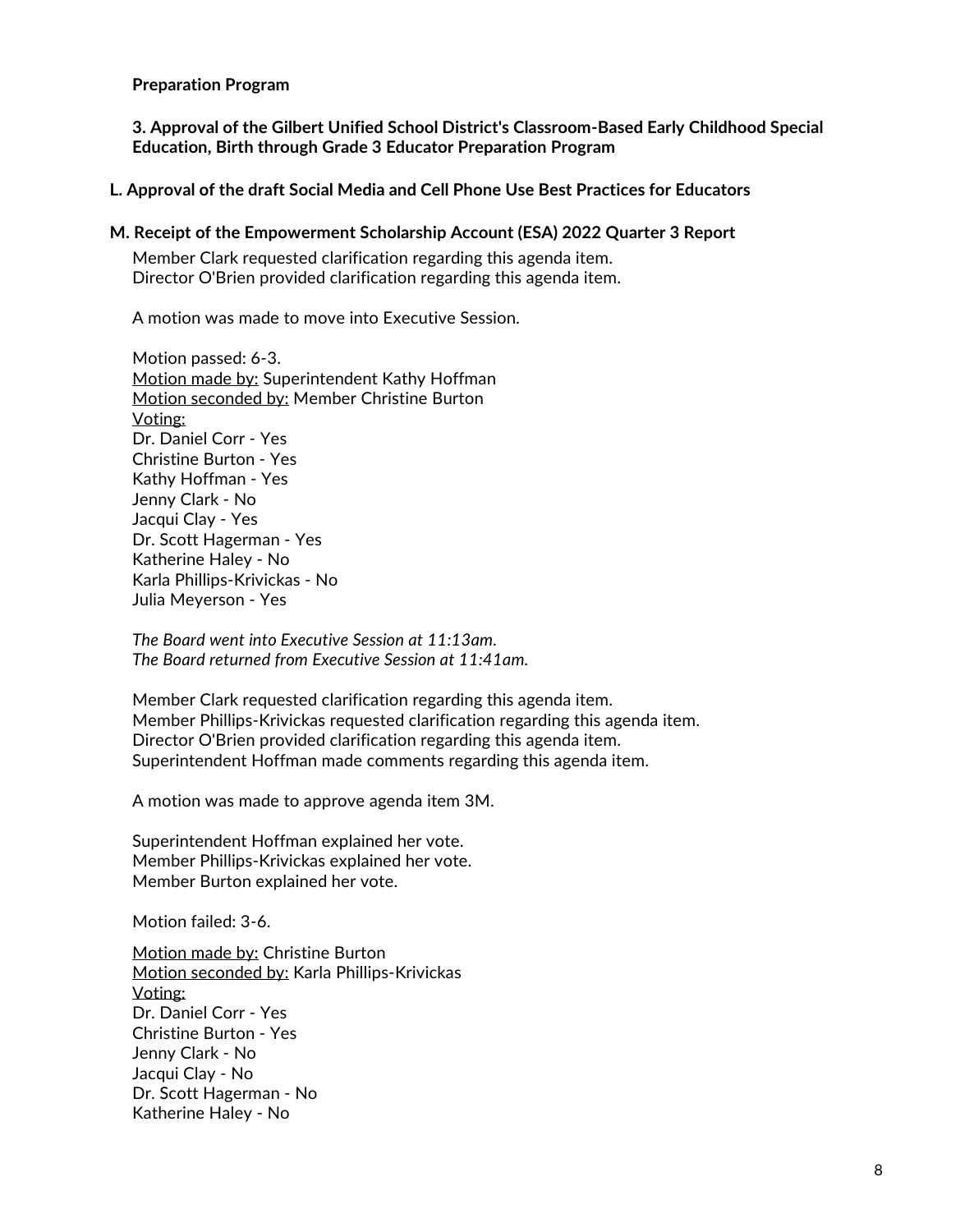Kathy Hoffman - No Julia Meyerson - No Karla Phillips-Krivickas - Yes

**N. Approval of appointments to the Certification Advisory Committee (CAC)**

**O. UPDATED: Approval of appointments to the Professional Practices Advisory Committee (PPAC)**

**P. Approval of appointments to the Department of Education's Accountability Technical Advisory Committee and the Alternative Accountability Technical Advisory Committee (ATAC and AATAC)**

## **4. CALL TO THE PUBLIC**

Dr. Mark Joraanstad, representing Arizona School Administrators, submitted a Call to the Public Request to Speak Form and addressed the Board.

# **5. GENERAL SESSION**

### **A. Presentation and discussion regarding the standard setting process used to determine performance levels for the ACT and AzSCI statewide assessments**

Audra Ahumada presented to the Board.

Superintendent Hoffman requested clarification on this agenda item. Member Haley requested clarification on this agenda item. Member Phillips-Krivickas requested clarification on this agenda item.

Member Clay requested clarification on this agenda item. Member Burton requested clarification on this agenda item. Member Meyerson requested clarification on this agenda item.

President Dr. Corr requested clarifications on this agenda item. Deputy Director Baden provided clarification on this agenda item. Audra Ahumada provided clarification on this agenda item.

## **B. Presentation and discussion regarding implementation of recommendations from the Board's Move on When Reading Review and Recommendation report issued in December 2021**

Deputy Director Baden presented to the Board.

Member Clark requested clarification on this agenda item. Member Phillips-Krivickas requested clarification on this agenda item.

Deputy Director Baden provided clarification.

## **C. Presentation, discussion and possible action regarding the review of Arizona Administrative Code R7-2-617 (B), regarding the Standard School Counselor Certificate**

Deputy Director Baden presented to the Board.

Member Haley made comments on this agenda item.

A motion is made to recommend the Board encourage the Arizona Department of Education and the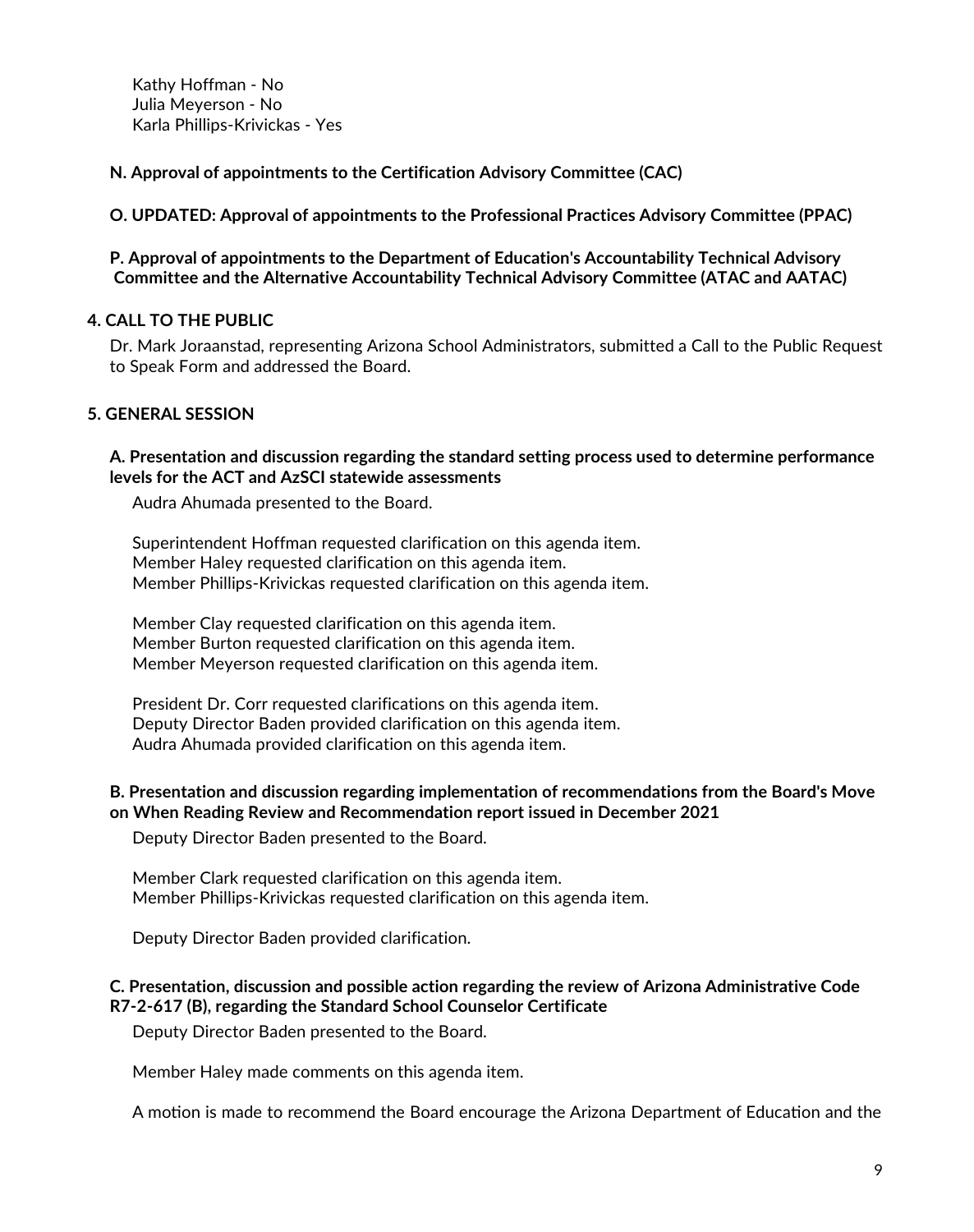Arizona School Counselors Association to increase communication to schools and educator preparation programs as outlined above.

Motion passed: 9-0.

Motion made by: Katherine Haley Motion seconded by: Jenny Clark Voting: Dr. Daniel Corr - Yes Christine Burton - Yes Jenny Clark - Yes Jacqui Clay - Yes Dr. Scott Hagerman - Yes Katherine Haley - Yes Kathy Hoffman - Yes Julia Meyerson - Yes Karla Phillips-Krivickas - Yes

*President Dr. Corr left the Board Meeting at 12:53pm. President Dr. Corr returned to the Board Meeting at 12:54pm.*

### **D. Presentation and discussion regarding legislative affairs. The Board may take action to support, oppose or remain neutral on specific legislative proposals**

Deputy Director Baden presented to the Board.

*Superintendent Hoffman left the Board meeting at 12:59pm.*

### **6. CALL TO THE PUBLIC**

None.

## **7. CONSENT AGENDA - CERTIFICATION ENFORCEMENT ACTIONS**

A motion was made to approve agenda items 7A1 through 7A16 and 7B1.

Motion passed: 8-0.

Motion made by: Christine Burton Motion seconded by: Katherine Haley Voting: Dr. Daniel Corr - Yes Christine Burton - Yes Jenny Clark - Yes Jacqui Clay - Yes Dr. Scott Hagerman - Yes Katherine Haley - Yes Kathy Hoffman - Not Present Julia Meyerson - Yes Karla Phillips-Krivickas - Yes

### **A. Approval of the voluntary surrender of the educator certificates held by:**

**1. Liliana Alulema, Case no. C-2021-012836**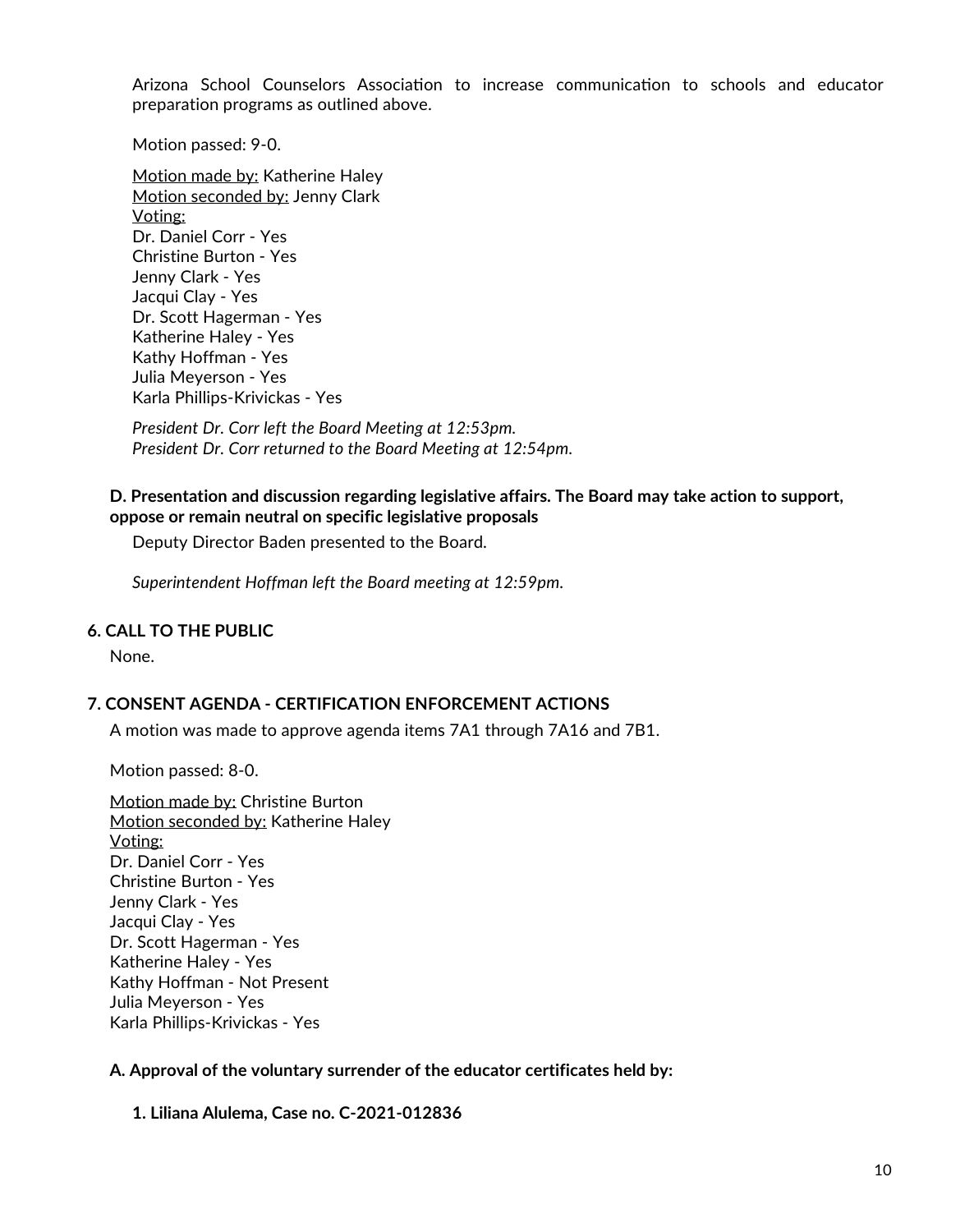- **a. Liliana Alulema, Case no. C-2021-012836 - Supporting Documents**
- **2. Caren Bevan, Case no. C-2022-00443**
	- **a. Caren Bevan, Case no. C-2022-00443 - Supporting Documents**
- **3. Alheli Montano Brizuela, Case no. C-202021-011948**
	- **a. Alheli Montano Brizuela, Case no. C-202021-011948 - Supporting Documents**
- **4. Jon Eder, Case no. C-2021-012327**
	- **a. Jon Eder, Case no. C-2021-012327 - Supporting Documents**
- **5. Joseph Ellison, Case no. C-2021-011507**
	- **a. Joseph Ellison, Case no. C-2021-011507 - Supporting Documents**
- **6. Heather George, Case no. C-2022-000651**
	- **a. Heather George, Case no. C-2022-000651 - Supporting Documents**
- **7. Tammy Gilliam, Case no. C-2021-013259**
	- **a. Tammy Gilliam, Case no. C-2021-013259 - Supporting Documents**
- **8. Casey Jeanne Goulette, Case no. C-2021-013133**
	- **a. Casey Jeanne Goulette, Case no. C-2021-013133 - Supporting Documents**
- **9. Zarinah Hendrix, Case no. C-2021-011843**
	- **a. Zarinah Hendrix, Case no. C-2021-011843 - Supporting Documents**
- **10. Daniel Howe, Case no. C-2022-000608**
	- **a. Daniel Howe, Case no. C-2022-000608 - Supporting Documents**
- **11. Sridhar Kethireddy, Case no. C-2021-012268**
	- **a. Sridhar Kethireddy, Case no. C-2021-012268 - Supporting Documents**
- **12. Gabija Majute, Case no. C-2022-000124**
	- **a. Gabija Majute, Case no. C-2022-00124 - Supporting Documents**
- **13. Zachary Parker, Case no. C-2022-000715**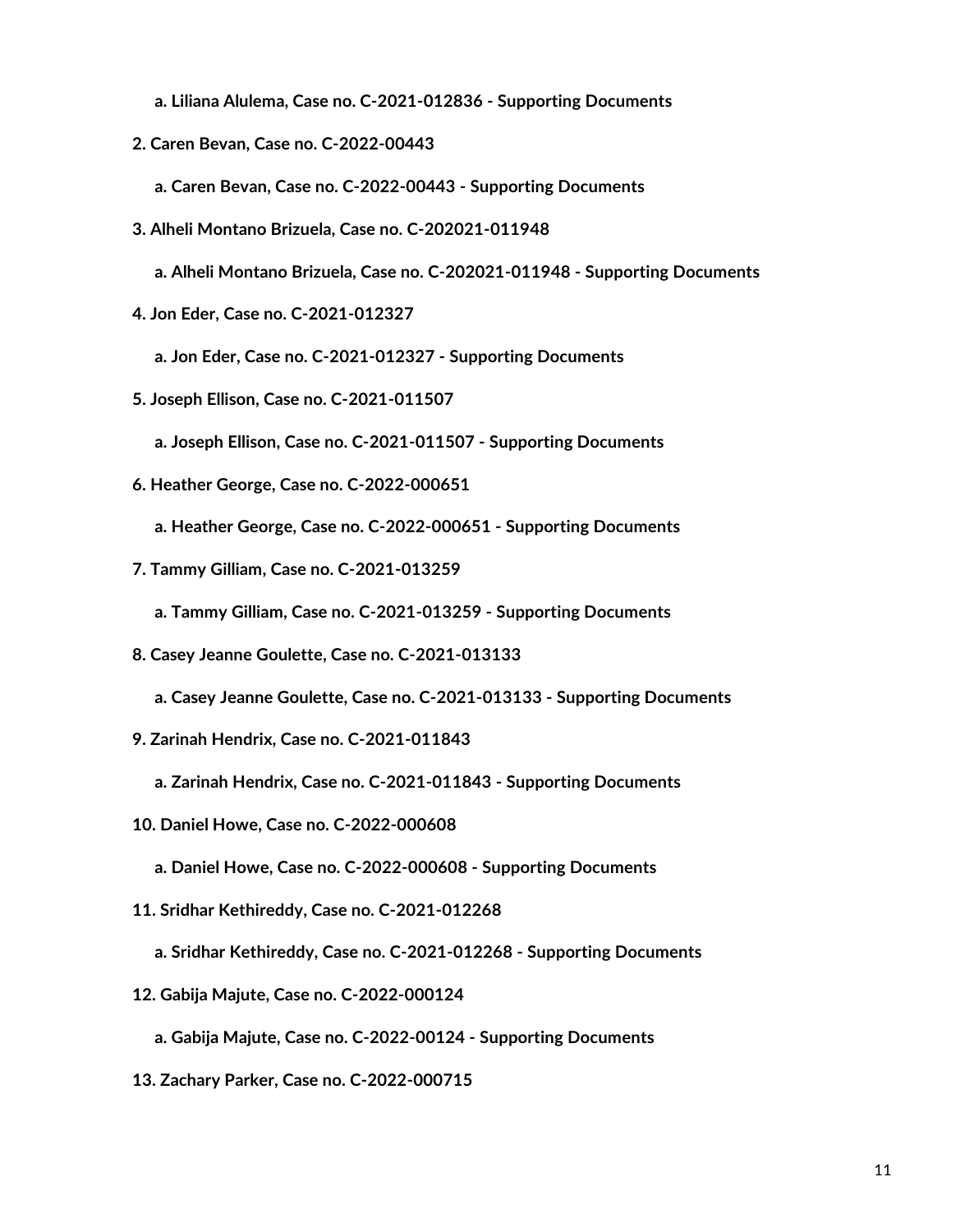**a. Zachary Parker, Case no. C-2022-000715 - Supporting Documents**

**14. Justin Sjaaheim, Case no. C-2022-000648**

**a. Justin Sjaaheim, Case no. C-2022-000648 - Supporting Documents**

**15. Eugene Klein, Case no. C-2022-000330**

**a. Eugene Klein, Case no. C-2022-000330 - Supporting Documents**

**16. Kyle Phelps, Case no. C-2022-000376**

**a. Kyle Phelps, Case no. C-2022-000376 - Supporting Documents**

**B. Approval of the revocation of any and all educator certificates, pursuant to A.R.S. § 15-534.04(C), held by:**

**1. Kevin Johnson, Case no. C-2021-011160**

**a. Kevin Johnson, Case no. C-2021-011160 - Supporting Documents**

# **8. CALL TO THE PUBLIC**

None.

# **9. GENERAL SESSION - CERTIFICATION ENFORCEMENT ACTIONS**

# **A. Presentation, discussion and possible action to approve the Negotiated Settlement Agreements for:**

A motion was made to approve agenda items 9A1 through 9A5.

Motion passed: 8-0.

Motion made by: Dr. Scott Hagerman Motion seconded by: Jenny Clark Voting: Dr. Daniel Corr - Yes Christine Burton - Yes Jenny Clark - Yes Jacqui Clay - Yes Dr. Scott Hagerman - Yes Katherine Haley - Yes Kathy Hoffman - Not Present Julia Meyerson - Yes Karla Phillips-Krivickas - Yes

**1. Mary Hohl, Case no. C-2021-012826**

**a. Mary Hohl, Case no. C-2021-012826 - Supporting Documents**

**2. Russell Kilpatrick, Case no. C-2021-012322**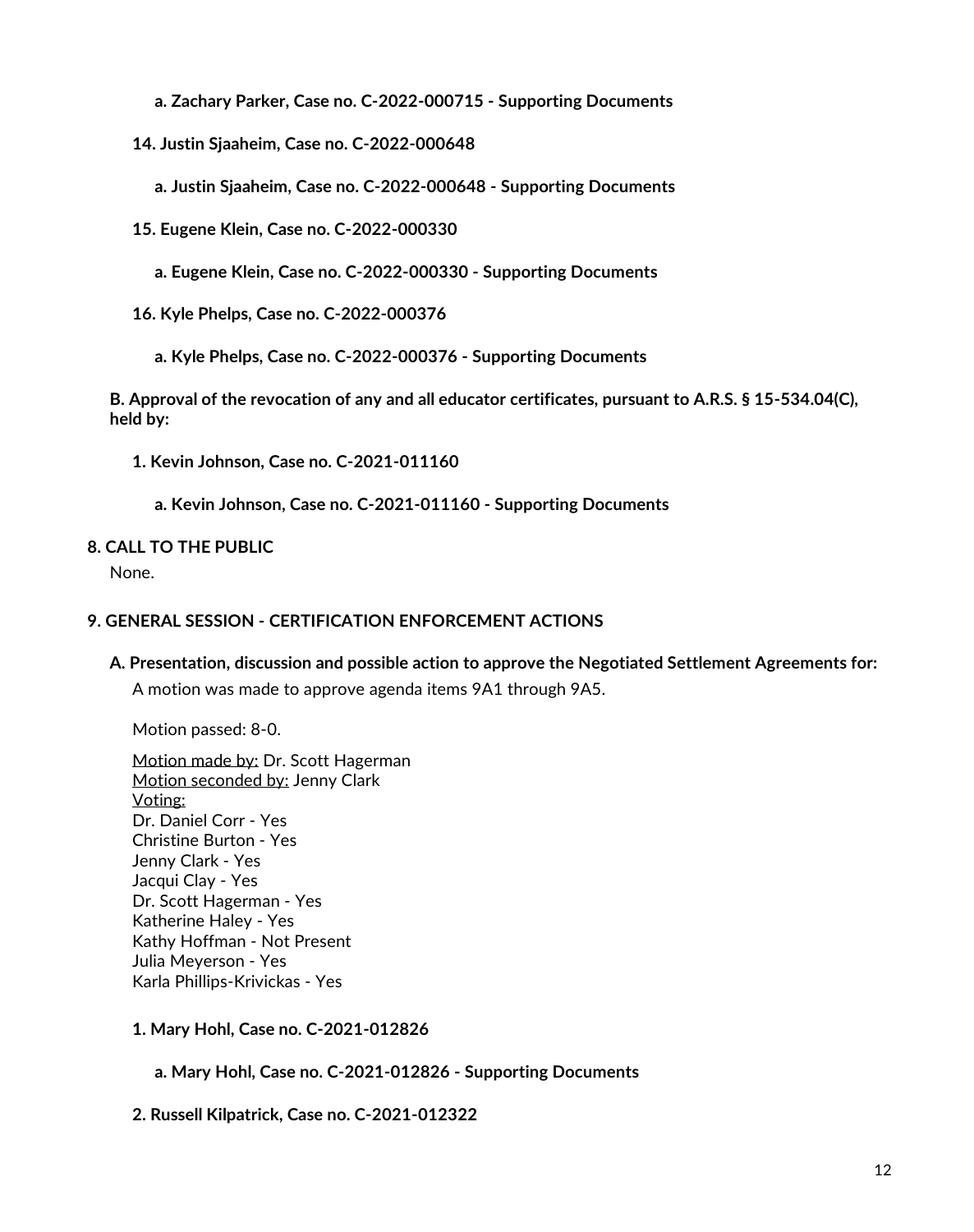**a. Russell Kilpatrick, Case no. C-2021-012322- Supporting Documents**

**3. Kelly Kohler, Case no. C-2021-01148**

**a. Kelly Kohler, Case no. C-2021-01148- Supporting Documents**

**4. Brian Quinn, Case no. C-2021-008522**

**a. Brian Quinn, Case no. C-2021-008522 - Supporting Documents**

**5. Grace Ortega (formerly known as Grace Suciu), Case no. C-2021-011726**

**a. Grace Suciu-Ortega, Case no. C-2021-011726 - Supporting Documents**

**B. Presentation, discussion and possible action on the findings of fact, conclusions of law and recommendation of the Professional Practices Advisory Committee to revoke the teaching certificates held by Paloma Anderson, Case no. C-2021-011131, for a period of five years**

A motion was made to adopt the Findings of Fact, Conclusions of Law and the Recommendation of the PPAC to revoke any and all teaching cerficate(s) held by Paloma Anderson, for a period of five years, and that all states and territories be so notified.

Motion passed: 8-0.

Motion made by: Katherine Haley Motion seconded by: Jenny Clark Voting: Dr. Daniel Corr - Yes Christine Burton - Yes Jenny Clark - Yes Jacqui Clay - Yes Dr. Scott Hagerman - Yes Katherine Haley -Yes Kathy Hoffman - Not Present Julia Meyerson - Yes Karla Phillips-Krivickas - Yes

# **1. Paloma Anderson, Case no. C-2021-011131 - Supporting Documents**

**C. Presentation, discussion and possible action on the findings of fact, conclusions of law and recommendation of the Professional Practices Advisory Committee to revoke the teaching certificates of Christopher Germain, Case no. C-2020-000385, for a period of five years**

A motion was made to adopt the Findings of Fact, Conclusions of Law and the Recommendation of the PPAC to revoke any and all teaching certificate(s) of Christopher Germain, for a period of five years, and that all states and territories be so notified.

Motion passed: 8-0.

Motion made by: Christine Burton Motion seconded by: Dr. Scott Hagerman Voting: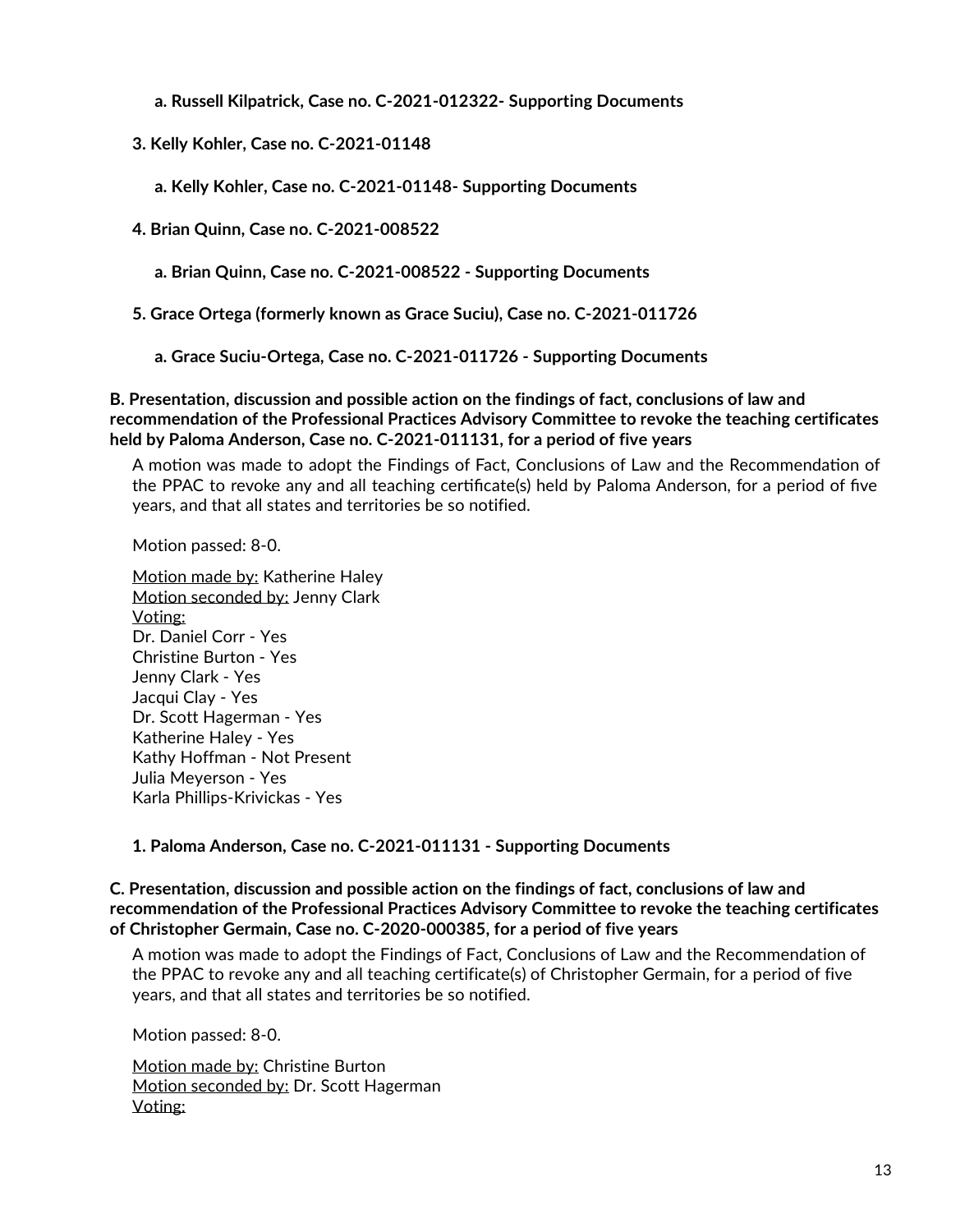Dr. Daniel Corr - Yes Christine Burton - Yes Jenny Clark - Yes Jacqui Clay - Yes Dr. Scott Hagerman - Yes Katherine Haley -Yes Kathy Hoffman - Not Present Julia Meyerson - Yes Karla Phillips-Krivickas - Yes

### **1. Christopher Germain, Case no. C-2020-000385 - Supporting Documents**

**D. Presentation, discussion and possible action on the findings of fact, conclusions of law and recommendation of the Professional Practices Advisory Committee to suspend the teaching certificates of Diane Gutierrez, Case no. C-2020-000708, for a period of one year**

A motion was made to adopt the Findings of Fact, Conclusions of Law and the Recommendation of the PPAC to suspend any and all teaching certificate(s) of Diane Gutierrez, for a period of one year, and that all states and territories be so notified.

Motion passed: 8-0.

Motion made by: Jenny Clark Motion seconded by: Jacqui Clay Voting: Dr. Daniel Corr - Yes Christine Burton - Yes Jenny Clark - Yes Jacqui Clay - Yes Dr. Scott Hagerman - Yes Katherine Haley -Yes Kathy Hoffman - Not Present Julia Meyerson - Yes Karla Phillips-Krivickas - Yes

**1. Diane Gutierrez, Case no. C-2020-000708 - Supporting Documents**

### **E. Presentation, discussion and possible action on the findings of fact, conclusions of law and recommendation of the Professional Practices Advisory Committee to revoke the teaching certificates of Freddie Jordan, Jr., Case no. C-2021-000229**

A motion was made to adopt the Findings of Fact, Conclusions of Law and the Recommendation of the PPAC to revoke the teaching cerficate of Freddy Jordan Jr. and that all states and territories be so notified.

Motion Passed: 8-0.

Motion made by: Christine Burton Motion seconded by: Karla Phillips-Krivickas Voting: Dr. Daniel Corr - Yes Christine Burton - Yes Jenny Clark - Yes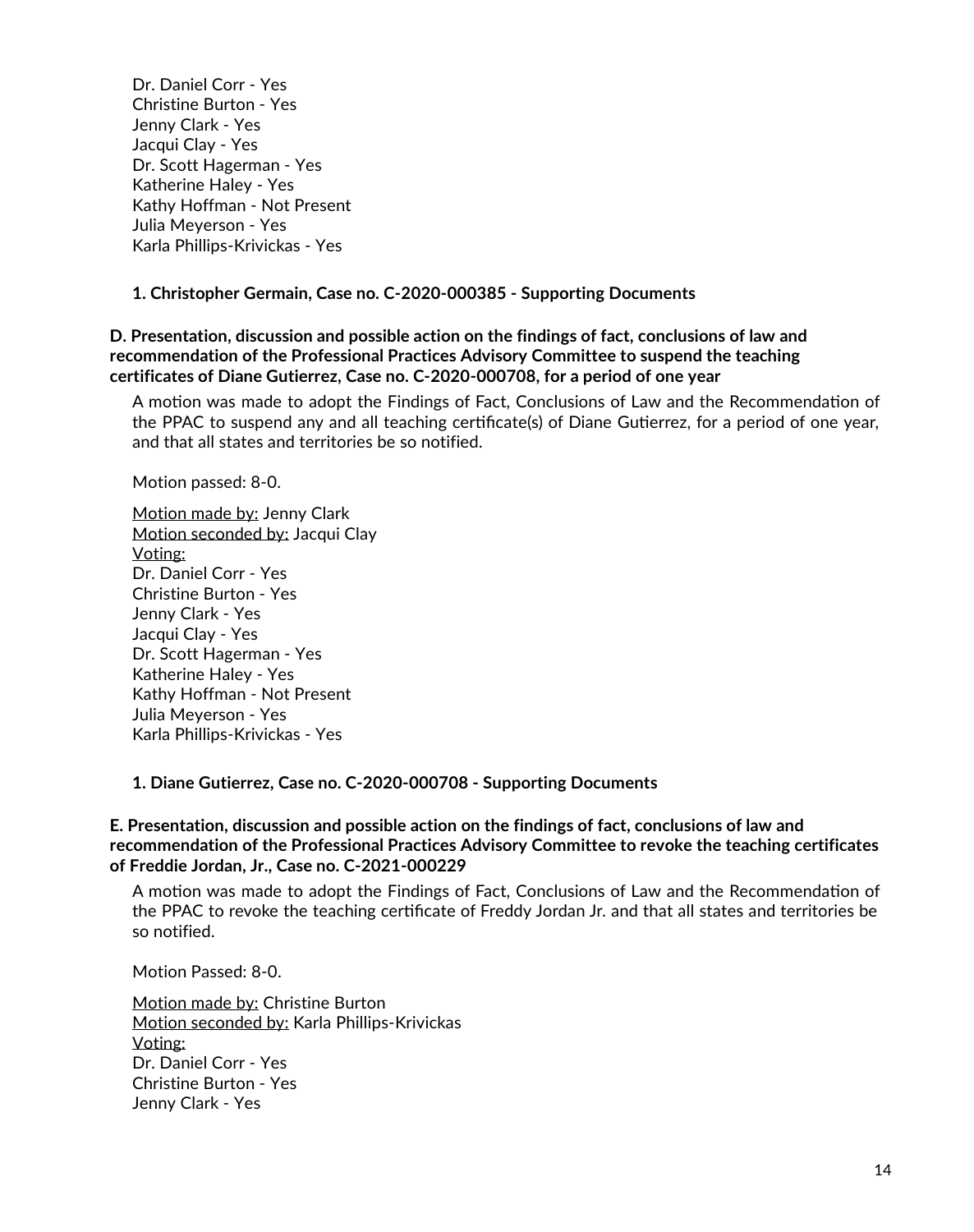Jacqui Clay - Yes Dr. Scott Hagerman - Yes Katherine Haley - Yes Kathy Hoffman - Not Present Julia Meyerson - Yes Karla Phillips-Krivickas - Yes

**1. Freddy Jordan Jr., Case no. C-2021-000229 - Supporting Documents**

**F. Presentation, discussion and possible action on the findings of fact, conclusions of law and recommendation of the Professional Practices Advisory Committee to revoke the teaching certificates of John Lampkin, Case no. C-2021-006820, for a period of five years**

A motion was made to adopt the Findings of Fact, Conclusions of Law and the Recommendation of the PPAC to revoke any and all teaching certificate(s) of John Lampkin, for a period of five years, and that all states and territories be so notified.

Motion passed: 8-0-.

Motion made by: Jenny Clark Motion seconded by: Christine Burton Voting: Dr. Daniel Corr - Yes Christine Burton - Yes Jenny Clark - Yes Jacqui Clay - Yes Dr. Scott Hagerman - Yes Katherine Haley -Yes Kathy Hoffman - Not Present Julia Meyerson - Yes Karla Phillips-Krivickas - Yes

**1. John Lampkin, Case no. C-2021-006820 - Supporting Documents**

**G. Presentation, discussion and possible action on the findings of fact conclusions of law and recommendation of the Professional Practices Advisory Committee to revoke the teaching certificates of Kelly Marceau, Case no. C-2021-011036, for a period of five years**

A motion was made to adopt the Findings of Fact, Conclusions of Law and the Recommendation of the PPAC to revoke any and all teaching certificate(s) of Kelly Marceau, for a period of five years, and that all states and territories be so notified.

Motion passed: 8-0.

Motion made by: Dr. Scott Hagerman Motion seconded by: Karla Phillips-Krivickas Voting: Dr. Daniel Corr - Yes Christine Burton - Yes Jenny Clark - Yes Jacqui Clay - Yes Dr. Scott Hagerman - Yes Katherine Haley - Yes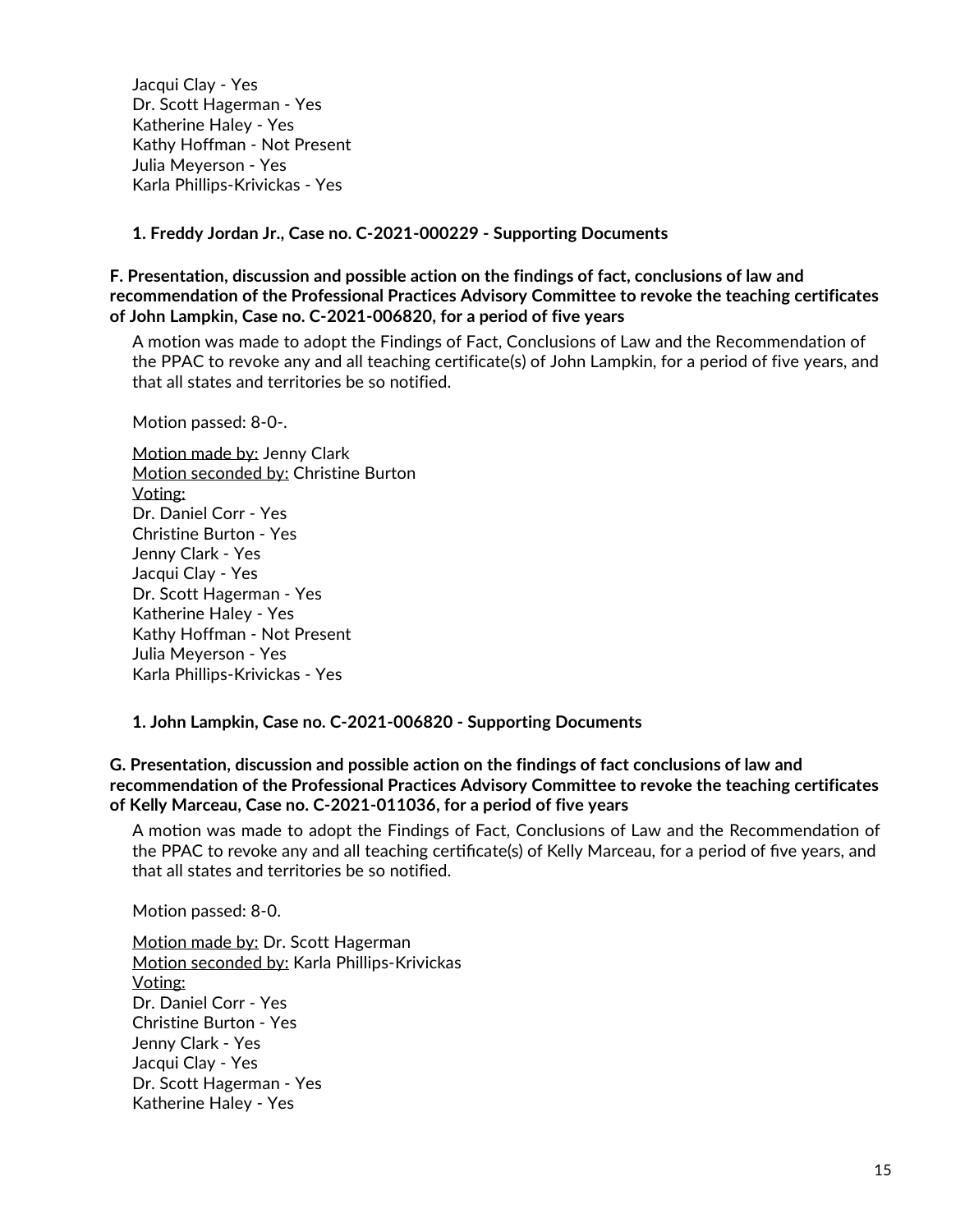Kathy Hoffman - Not Present Julia Meyerson - Yes Karla Phillips-Krivickas - Yes

**1. Kelly Marceau, Case no. C-2021-011036 - Supporting Documents**

### **H. Presentation, discussion and possible action on the findings of fact, conclusions of law and recommendation of the Professional Practices Advisory Committee to revoke the teaching certificates of Halimah Williams, Case no. C-2020-000386, for a period of five years**

A motion was made to adopt the Findings of Fact, Conclusions of Law and the Recommendation of the PPAC to revoke any and all teaching certificate(s) held by Halimah Williams, for a period of five years, and that all states and territories be so notified.

Motion passed: 8-0.

Motion made by: Katherine Haley Motion seconded by: Dr. Scott Hagerman Voting: Dr. Daniel Corr - Yes Christine Burton - Yes Jenny Clark - Yes Jacqui Clay - Yes Dr. Scott Hagerman - Yes Katherine Haley -Yes Kathy Hoffman - Not Present Julia Meyerson - Yes Karla Phillips-Krivickas - Yes

## **1. Halimah Williams, Case no. C-2020-000386 - Supporting Documents**

### **I. Presentation, discussion and possible action to approve or deny the Request for Rehearing for Jennifer Friend, Case no. C-2020-002084**

Sydney Oshinski, representing Tait & Hall, addressed the Board.

Kathleen Brantingham, representing the State of Arizona, addressed the Board.

A motion was made to deny Ms. Friend's request for a rehearing of the Board's decision from the March 28, 2022 meeting, as after reviewing the record, and all materials submitted by the parties, the Board does not find that the reasons presented by Ms. Friend warranty rehearing under A.A.C. R7-2-709(A).

Motion passed: 8-0.

Motion made by: Jenny Clark Motion seconded by: Jacqui Clay Voting: Dr. Daniel Corr - Yes Christine Burton - Yes Jenny Clark - Yes Jacqui Clay - Yes Dr. Scott Hagerman - Yes